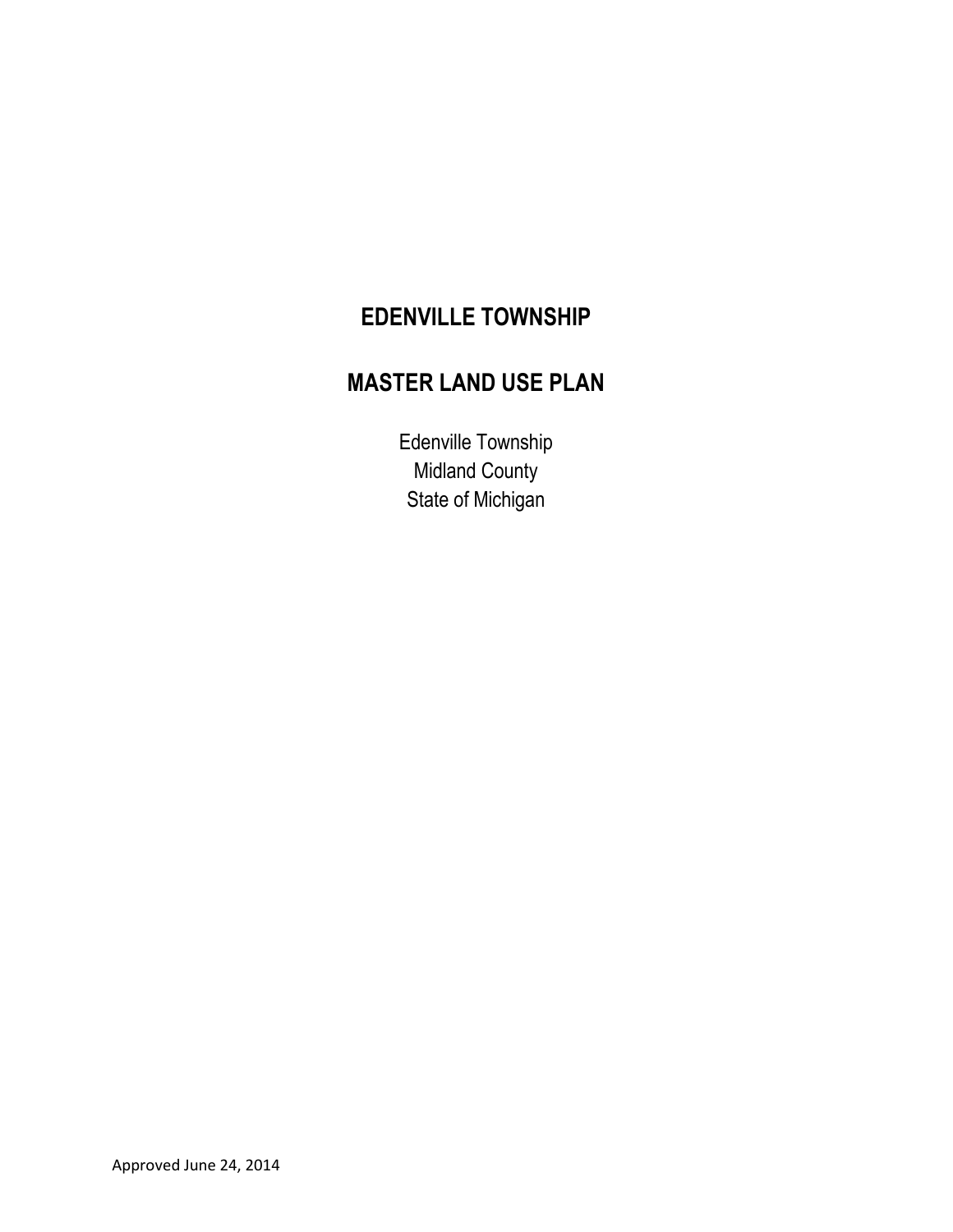# **TABLE OF CONTENTS**

| Master Plan Map   |  |
|-------------------|--|
| <b>Zoning Map</b> |  |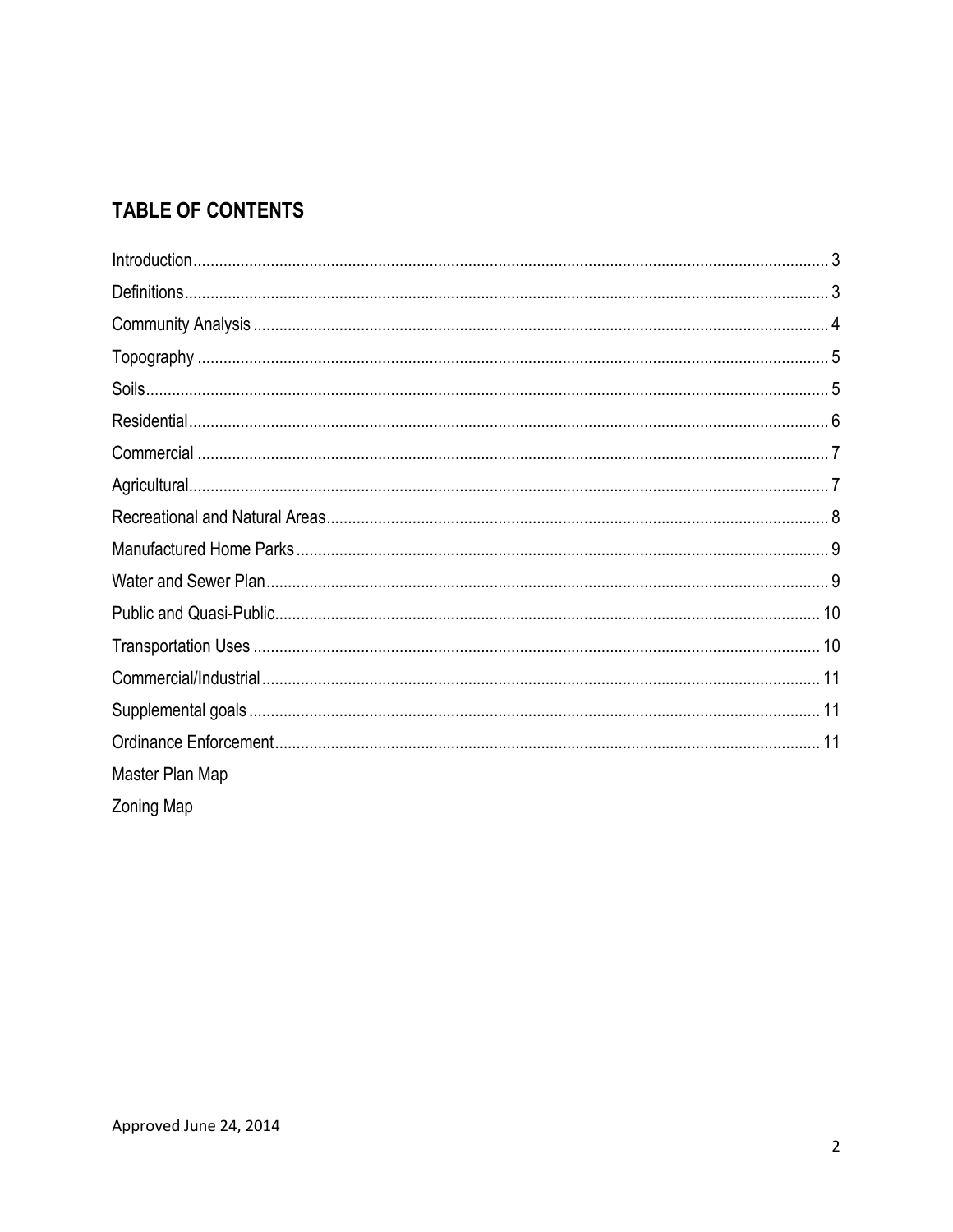#### **INTRODUCTION**

This plan, along with accompanying maps and tables, shall be known as the Master Plan of Edenville Township, Midland County, State of Michigan, as per Public Act 168 of 1959 as amended by the State of Michigan.

The Master Plan is a five year projection of how the Township should develop as dictated by geography, soils, and current land use trends. In some cases, the present use or ownership may not reflect this future use, but the plan is intended to provide only a future guide to development if the appropriate land becomes available.

This plan consists of a summary of all data obtained and conclusions based thereon for each of the existing or potential, residential, commercial, industrial, public and quasi-public, transportation, forest and recreational, agricultural and other land uses in Edenville Township.

This plan does not address long range planning, 10-20 years from now. However, following are several projections for that time period.

Most growth will likely consist of single family homes. Residential properties located along Sanford Lake will develop at a faster pace than outlying areas. Moderate commercial growth is expected. Active farming of agricultural property will most likely remain at its current level.

The existing major roads, M-18, M-30, Water Road, Curtis Road, and North Lake Sanford Road will be adequate to support the increased traffic due to growth.

The existing State-owned recreational property, the village park, the Midland County Park in Section 2 which encompasses 3/4 mile of river frontage, and other proposed new parks should provide adequate recreational areas for the next 20 years. Additional public access to local waterways should be pursued, along with a park/ball field near Fire Station #2; additional parking lot for Gransden Park, and a county park at the second fill.

A 240' free standing communications tower exists in the N 1/4 of Section 6 and a 250' radio tower exists in the NW 1/4 of Section 5, along with a tower on M-30.There is an increasing demand for communication towers like the one in Section 6. Edenville Township should control the number and type of future towers placed in the Township. Cellular service providers are being sought for the recently installed water tower at the Swanton Memorial Center location.

#### **DEFINITIONS**

**AGRICULTURE —** The use of land for tilling of the soil, the raising of tree and field crops, animal husbandry, and other agriculturally related uses.

**COMMERCIAL BUSINESS —** A purposeful business that is engaged in the exchange of, or buying and selling of goods and/or services, as a means of livelihood.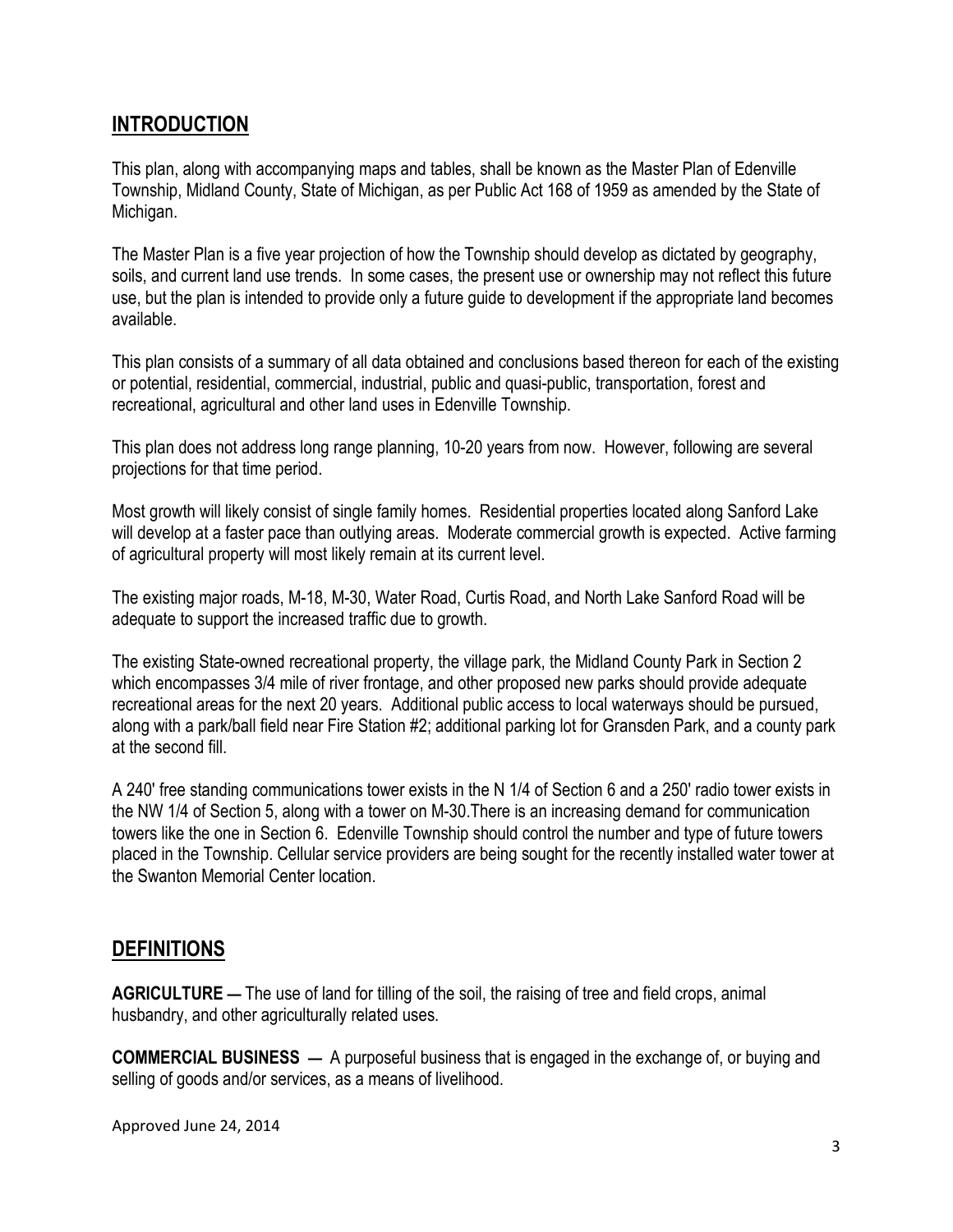**DWELLING UNIT —** A building or portion of a dwelling providing for complete living quarters for one family. It may be a one family, two family, or multiple family dwelling.

**GREEN BELT** — A green belt shall be a buffer area consisting of space which shall be either level or a berm and landscaped with trees, shrubs, vines, and ground covers which will provide a continuous year round obscuring screen.

**MANUFACTURED HOME —** A structure, transportable in one or more sections which is built on a permanent chassis and designed to be used as a dwelling, with or without a permanent foundation, and which is connected to the required utilities and includes the necessary plumbing, heating/air-conditioning, and electrical systems contained therein. For the purposes of this ordinance, "Manufactured Home" does include single and double-wide manufactured homes but does not include a recreational vehicle or travel trailer.

**MANUFACTURED HOME PARK —** Any parcel or tract of land under the control of any person upon which three or more occupied manufactured homes are located.

**MULTIPLE FAMILY DWELLING —** A dwelling designed and used as a residence for three or more families living independently of each other.

**OPEN SPACE —** Open fields.

**POLLUTION —** Unnatural additions to land, air, or water rendering undesirable the uses for which they are intended.

**PRIME AGRICULTURAL LAND — Desirable land that could be used for agriculture and usually containing** Kibble, Sims, Parkhill, Hettinger, and Bowers type soils.

**PUBLIC PARK** — Parks for public use which may have such improvements as (but not limited to) ball fields, swings, picnic facilities, tennis courts, and camping sites.

**RESIDENTIAL AREA —** Area in which the primary use is for dwellings.

#### **ROAD —**

- 1. Hard Surfaced Road **—** A road consisting of concrete or bituminous asphalt.
- 2. Primary Road **—** County hard surfaced roads.
- 3. Private Road **—** Roads built and maintained by private organizations or individuals.

**SECONDARY AGRICULTURAL USES —** Such as fruit orchards, tree farms, pastures, and truck farms.

**ZONING ORDINANCE —** The current Edenville Township zoning Ordinance, as adopted by the Edenville Township Board, Midland County, Michigan.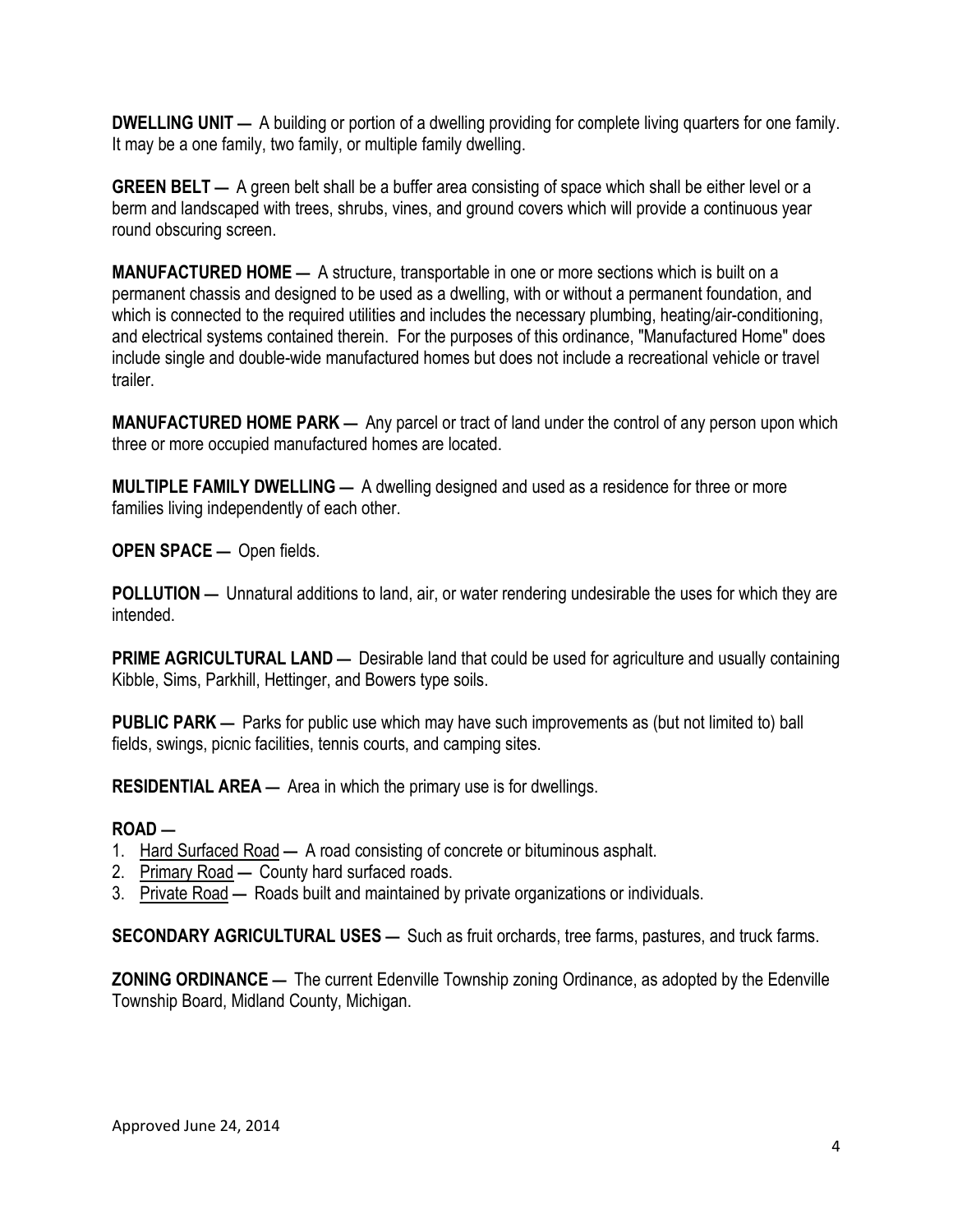# **COMMUNITY ANALYSIS**

Edenville Township is made up of two distinctly different types of residential areas: dense residential such as that found around Sanford Lake and in the Village of Edenville, and rural residential such as that found in farming and heavily wooded areas. There are thirty-four subdivisions and one condominium subdivision development near the Tittabawassee River and Sanford Lake.

A seasonal manufactured home park is located on Wixom Lake in Section 1. The Flats campground, a seasonal campground, is on the west shore of Sanford Lake. Land used for farming is generally located in the Northeast quarter of the Township and along M-18. A large undeveloped track of State land is located in the center of the Township. This recreational land is heavily used for hunting and camping. The primary commercial corridor is along M-30. There are no industries currently located in Edenville Township, although there are some just outside the Township along M-18 and M-30.

The population increased by 6.8% between 1990 and 2000, to 2528. Census statistics gathered in 2000 showed a total of 1172 housing units. The 2010 census showed an increase in population of .9% to 2755.

Although the Township has a low level of substandard housing, 3.9% as identified in the Midland County Master Plan, there is significant room for improvement. In many areas of the Township, there exists accumulation of debris. This condition creates potential safety hazards, heightened friction between neighbors, and reduced property values. Ordinance enforcement by municipal civil infraction is being used by the Township to promote rehabilitation of unsafe and deteriorated housing, blight reduction, and improved public safety.

# **TOPOGRAPHY**

The topography or "lay of the land" in Edenville Township is generally quite flat. Some relief is provided by sinuous ridges of 20 to 30 feet elevation, which were formed by deposition of sediments from streams and rivers near the conclusion of the glacial period in the geologic history of our region. Other basins and gentle rises are attributed to the presence of glacial lakes and successive beach levels. Subsequent modification and erosion of the topography has been accomplished by the Tittabawassee River. Some banks along this river are quite steep. Tributary streams include the Bluff, Mud, Black, and Verity Creeks, which drain much of the surrounding area and flow into the Tittabawassee River.

Topography is a determining factor in the suitability of land for building purposes. Lower wetland areas, however, have insufficient drainage which makes development difficult, especially since the enactment of the Goemaere-Anderson Wetland Preservation Act. It is an important consideration of Township planning to identify those areas which are most appropriate for the given use as determined, among others, by topography, soil types, and access to transportation routes.

# **SOILS**

The existing soil types represent an important consideration in the development of the Township. Soils determine the extent to which the land may be used for agriculture and the variety of crops which are

Approved June 24, 2014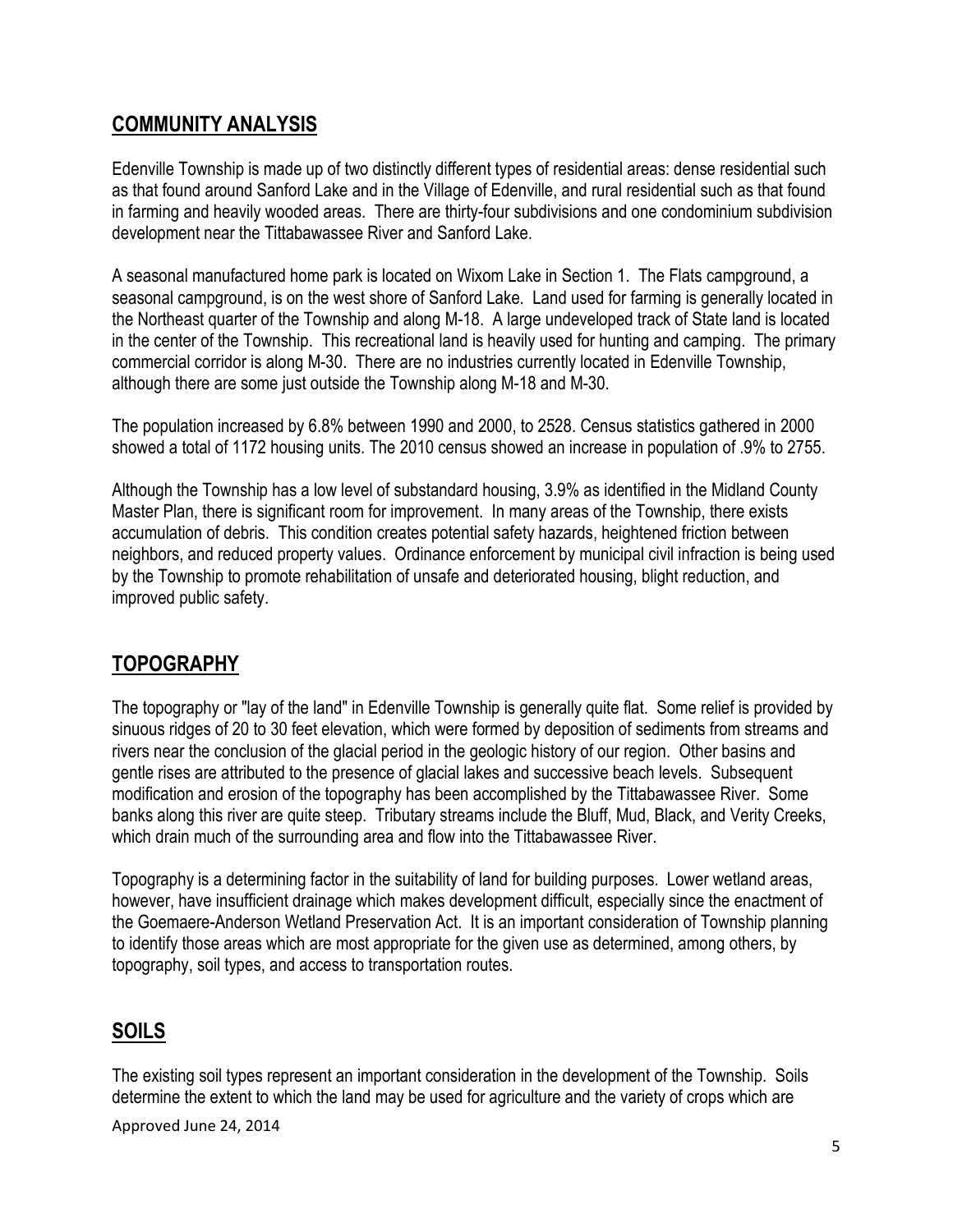grown. Soils have a profound influence on development of the land for all kinds of building purposes since drainage characteristics affect foundations and road stability and adequacy of septic systems.

The United States Department of Agriculture Soil Conservation Service completed a survey of soils throughout Midland County during 1971-1975. The results have been published in the Soil Survey of Midland County, Michigan, issued April 1979. Detailed soil maps are available at the Midland Soil Conservation District office.

Soil types in the Township vary widely in their nature and drainage characteristics. They range from clean sand through fine sands and silts to clay and loam. Drainage is generally best in sloping and level areas underlain by sand and sandy silts. Poor drainage is experienced on level areas and in depressions where clay, clay loams, and organic material are common. Depending upon the particular soil type and its occurrence topographically, severe limitations may be imposed on development of the land for specific purposes.

# **RESIDENTIAL**

The goal of this plan is to provide for the orderly and continued development and expansion of dwelling units within the Township and to provide an attractive, pleasant, safe, clean, and healthy community environment. This plan attempts to provide for the equitable distribution of diverse residential types while taking into consideration the types of residences being constructed.

Objectives of residential development are to:

- 1. Create public awareness and encourage participation in local planning efforts.
- 2. Promote the necessary diversity of housing within the Township areas to accommodate a variety of people.
- 3. Appropriately define areas in which housing of similar types may be established.
- 4. Provide for the protection of property values within prescribed residential areas.
- 5. Adequately plan for residential development in such a way as to permit water and sewage facilities to serve densely populated areas.
- 6. Define those comparatively dense population areas so that adequate road systems may be built and maintained.
- 7. Preserve "open space areas" and potential recreational park areas within, or near, residential areas.
- 8. Isolate existing residential areas from commercial and industrial areas with green belts where necessary.

One of the goals in the development of a Master Plan for Edenville Township is to, as accurately as possible, plan for changes and growth of residential areas in the Township. The Master Plan is intended to identify and recommend changes based on residential growth patterns.

This plan study used land mapping along with land use classifications and land use inventory with a reference system. Overall planning for the Township requires that areas of dense population be eventually served by sewer and water facilities. This is necessary to continue to reduce lake pollution and encourage residential development.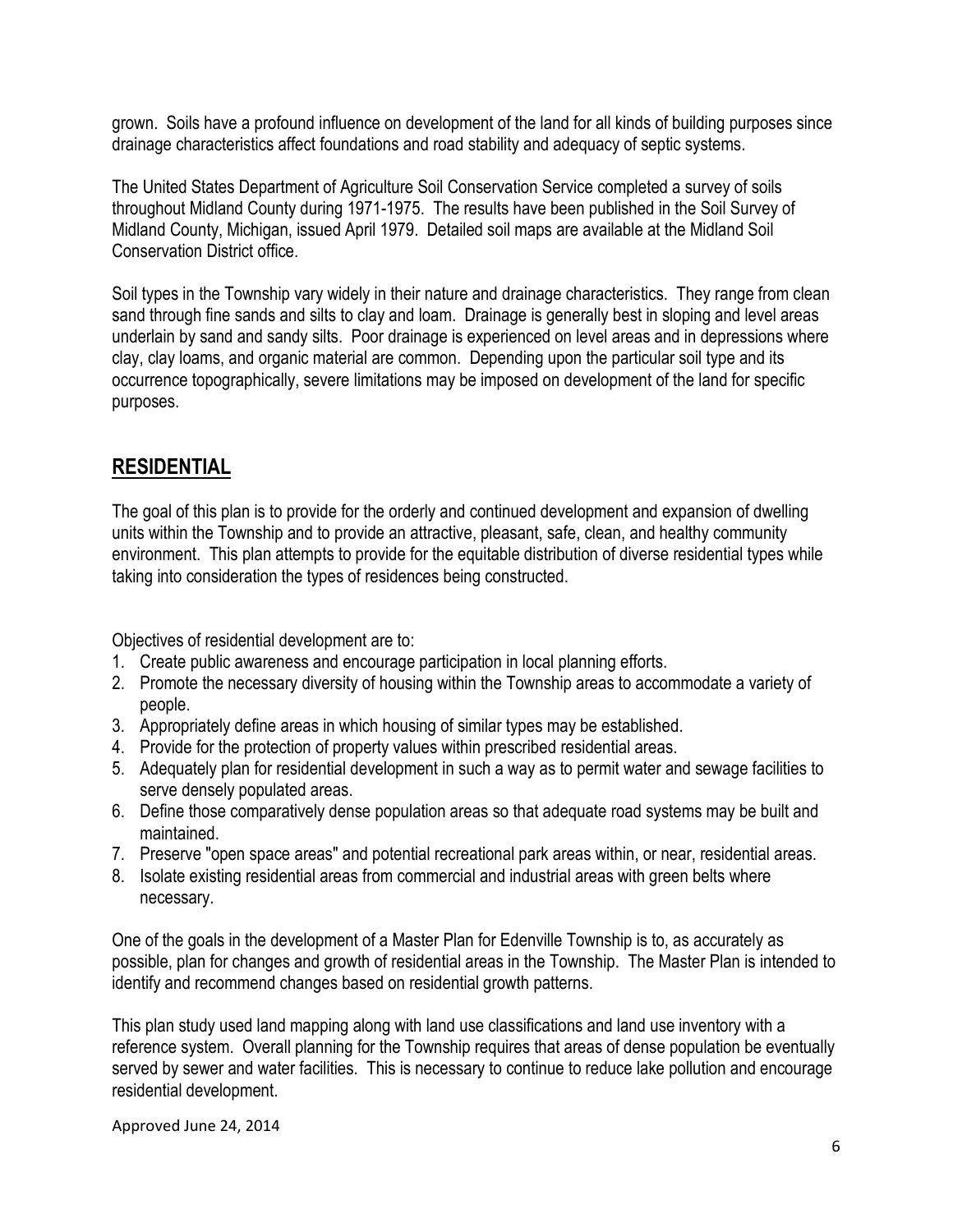Multiple family dwellings in Edenville Township comprise a small percentage of residential dwellings.

Preferred residential lots are comparatively equi-dimensional lots with areas substantially larger than the dwelling unit. Interests of the residents as far as accessibility, parking, and areas assigned for water and sanitary facilities, are best served by this arrangement.

Green Belts may be required in the Township to protect residential areas. These would most likely be located where residential areas are near manufactured home parks, RV parks, or industrial and commercial areas. Wherever green belts are required, they shall be planted during development of the parcel. The types of planting should be of evergreen trees, tree-like shrubs, large deciduous shrubs, or large deciduous trees. The green belt should be of adequate width so that an effective screen is created.

# **COMMERCIAL**

The goal of this plan is to provide adequate commercial areas for businesses to locate in our Township.

The objective of commercial planning is to:

- 1. Provide necessary space for present and future commercial businesses.
- 2. Plan these additional commercial areas so as to permit municipal water and sewage services when these facilities are available.
- 3. Provide for retail and commercial establishments to serve the local residents. These would include motels, shops of various types, garages, public utility buildings, and food outlets.
- 4. Encourage the continuation of agricultural enterprises.

At the present time, Edenville Township has allocated sufficient commercial areas to provide for present and future development. Moderate commercial growth is expected in Edenville Township, even with generous amounts of commercial land available.

Increased commercial development is anticipated along M-30 and M-18 in the next 20 years. It is desirable to limit the total number of business driveways feeding into M-30 and M-18. To achieve this, we will promote deeper commercial areas and encourage the development of service roads, which are set back and parallel to M-30 and M-18. This will help promote the development of commercial parks.

# **AGRICULTURAL**

The goal of this plan is to identify the prime, secondary, and agricultural-residential lands and save them for their respective uses.

The objective of agricultural development is to:

- 1. Identify the prime agricultural lands and promote such lands for intensive agricultural purposes.
- 2. Identify agricultural zoned land used primarily for residential use. This land should be zoned residential, not agricultural. Examples of such areas are where successive numbers of 5 to 20 acre parcels are not used for agricultural purposes.

Approved June 24, 2014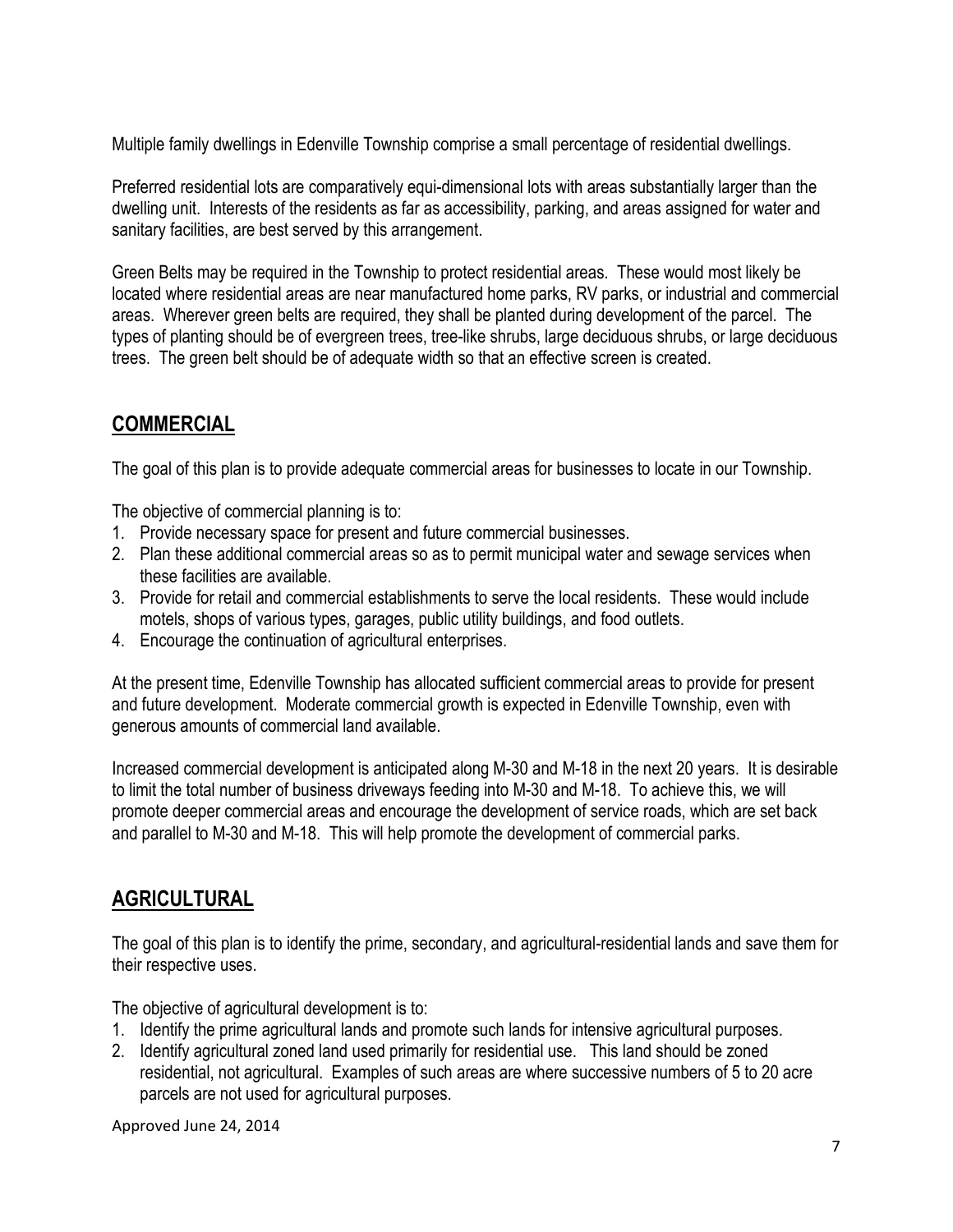In planning the agricultural areas, the planner's ability to look ahead and plan in advance was influenced by three questions:

- 1. Is this area firmly developed and established as agricultural and would it be short or long term?
- 2. Is what is planned the most appropriate usage for this area at this time?
- 3. Are soil types in these areas suitable for agricultural use?

Current State legislation is encouraging preservation of agricultural land, with "The Farmland and Open Space Preservation Program (PA 116)". The purpose of this act is to examine the most fertile lands capable of producing crops, and saving them for agricultural uses through restrictive covenants and provisions for tax incentives for participation in the program

The Edenville Township soil map shows fertile agricultural land such as Kibble, Sims, Parkhill, Hettinger, and Bowers, which are clay loam soils. Also included, and usually at the outside of the previous soils, are Menominee, Tuscola, and Colwood.

Most prime agricultural land is already being used for agricultural purposes.

# **RECREATIONAL AND NATURAL AREAS**

The goal of this plan is to perpetuate the existing large block of unimproved State-owned and privately owned land for recreational uses such as hunting, trapping, hiking, snowmobiling, horseback riding, and similar types of uses. The various recreational areas, as shown on the Master Plan Map, are intended for public or private use and should be protected for future generations.

Objectives of Recreational Planning are to:

- 1. Discourage development other than of a recreational nature in the large block of State-owned land.
- 2. Preserve and expand the existing developed park in the Village of Edenville.
- 3. Encourage the existence of a public golf course.
- 4. Protect the Riparian rights of property owners in their continued use of Sanford and Wixom Lakes and encourage Midland County to retain ownership/control of the Bottom Lands.
- 5. Reduce pollution in its various forms in the waterways and on the land.
- 6. Protect the shore lines from erosion and subsequent filling of the lake bottoms.
- 7. Encourage the State of Michigan to maintain the AuSable State Forest as a natural resource for the public's enjoyment.
- 8. Encourage the establishment of bicycle, walking, and cross country skiing trails in the Township.

Two important recreational resources available in the Township are the Tittabawassee River/Sanford Lake and the State Forest. With the steady decrease of available open space in and around urban areas conservation is necessary -- meaning protecting watersheds and water supplies, preserving scenic areas, providing park land, wilderness, and beach reserves, conserving plants, fish, and wildlife and other related activities.

The majority of the AuSable State Forest is the head waters of the Mud, Verity, and Black Creeks.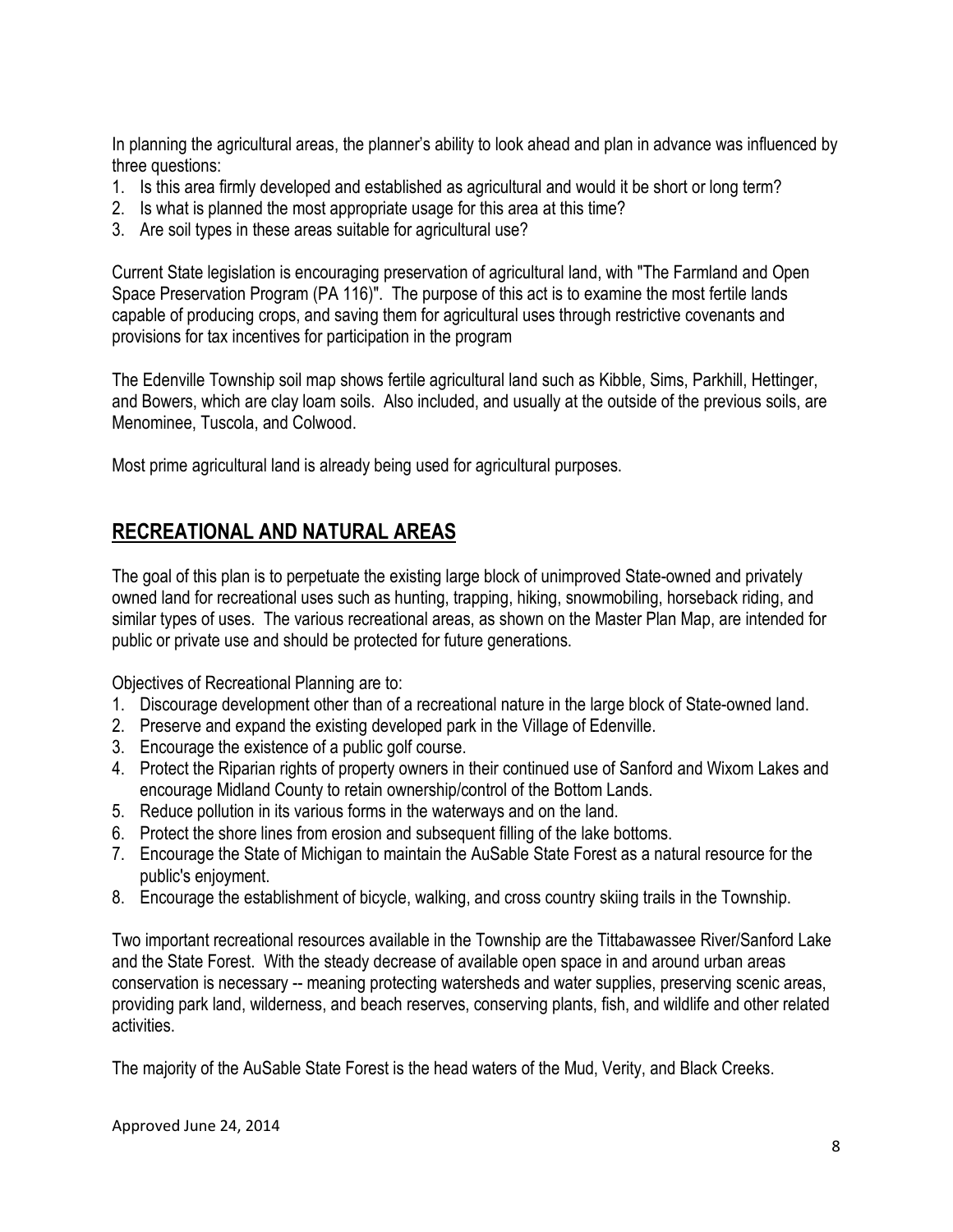Trees in the area are predominately poplar with growths of maple, oak, pine, invading the poplar stands. If the forest is left undisturbed for 40 to 60 years, maple trees will dominate. The Department of Natural Resources is, at the present time, engaged in a systematic wildlife habitat improvement program. The program consists of clear-cutting strips of mature trees so that young poplar shoots can provide food and cover for partridge, rabbits, deer, and other wildlife.

The various recreational areas are intended to serve the public. The AuSable State Forest is the largest block of public owned land in the lower peninsula easily accessible to the large metropolitan areas. This tract of land is a tourist attraction now and will be a much more important tourist attraction in the future.

# **MANUFACTURED HOME PARKS**

Manufactured home parks should be located in areas essentially in harmony with the adjoining land uses.

The objective of manufactured home park planning is to:

- 1. Have the parks located in an area reasonably separated from permanent homes by green belts.
- 2. Locate them in areas planned for residential use. Their location, however, is subject to limitations imposed by other objectives in the Plan and applicable zoning restrictions.

Edenville Township has one manufactured home park, which is located in Section 1.

Manufactured home parks shall have a green belt around them. The preferred location for manufactured homes is in manufactured home parks. The development of manufactured home parks shall be in District R-2, with the possibility of being built in Agricultural by special use.

#### **WATER AND SEWER PLAN**

The goal is to provide for the introduction of municipal water distribution and waste water collection and treatment facilities in more densely populated areas of the Township.

Objectives of a municipal water and sewer plan are to:

- 1. Provide potable drinking water for the Edenville Township residents.
- 2. Minimize organic and bacterial pollution of streams and rivers.
- 3. Preserve the quality of underground water supplies.
- 4. Encourage development of homes and businesses.
- 5. Provide additional fire protection.

Planning for the future growth of Edenville Township necessarily includes consideration of services that are required. Some of these are already provided, such as services of fire and police protection. As the population density in a particular area increases, a plan has been formulated for providing good quality water to homes and businesses. Adequate sewage handling facilities should be provided to remove the increased wastes generated by the increasing population at some point in the future as the population necessitates.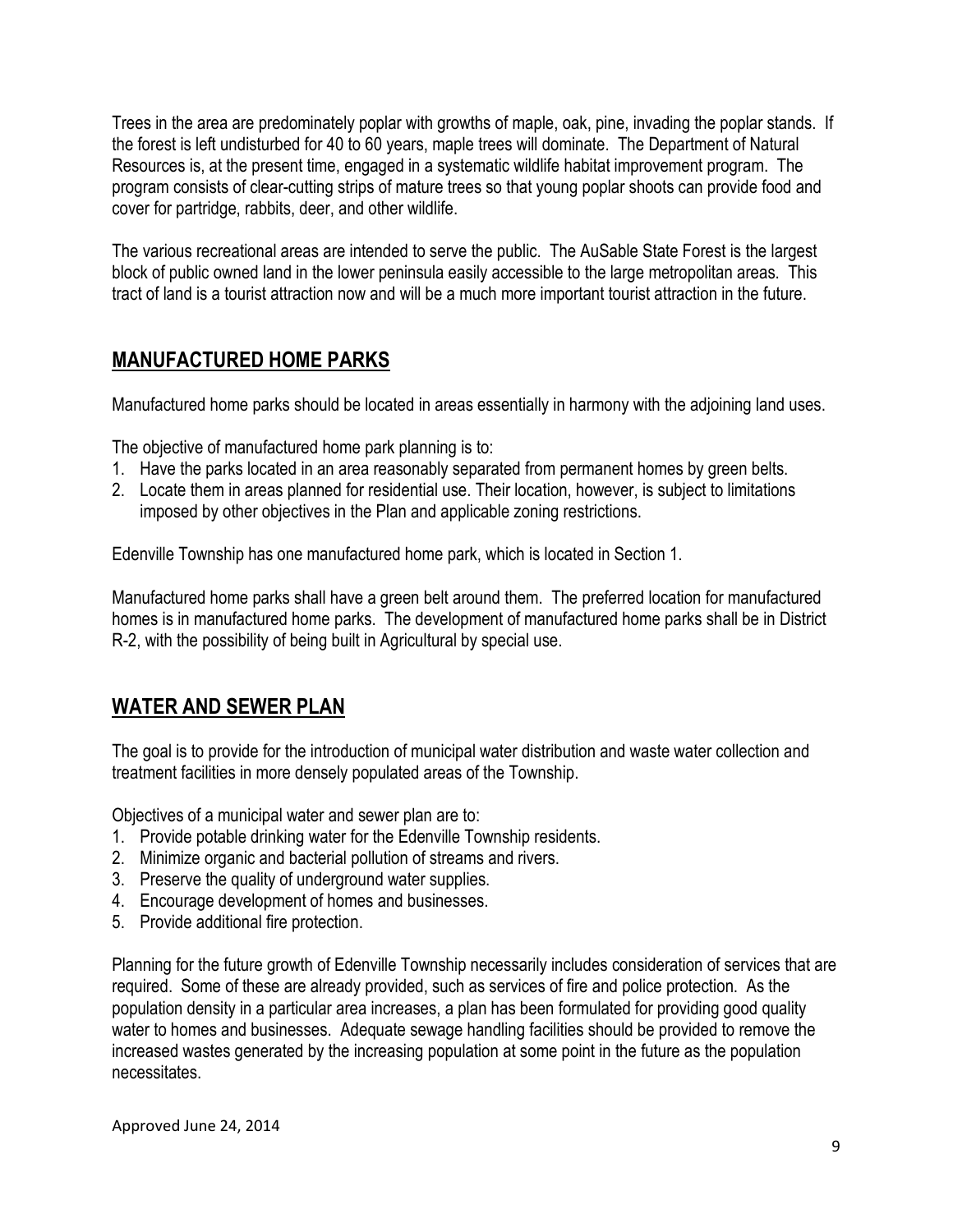Several advantages would be realized by extension of water mains to sections indicated on the accompanying map. Among these are 1.) preservation of the quantity and quality of potable underground water by preventing local heavy draw-down conditions on the water table, and 2.) providing hydrants in densely populated areas that would aid fire protection efforts.

# **PUBLIC AND QUASI-PUBLIC**

The goal of public and quasi-public uses is to provide adequate services, such as schools and fire protection, for the population of Edenville Township.

Objectives of public and quasi-public planning are to:

- 1. Maintain proper housing on both sides of the river for an adequate level and quality of firefighting equipment.
- 2. Provide adequate school sites for the proper education of the Township residents.
- 3. Provide sites for the recycling of waste products and the composting of yard waste.
- 4. Provide a system for disposal of waste products.

Edenville Township is served by the Meridian School District and the Coleman School District. The majority of the students attend the Meridian School District. There are two schools located in the Township. One is a public school, Hillside – currently owned by Meridian but being leased to ESA for special education, located on Baker Road in Section 24. The second is the Seventh Day Adventist School, a parochial school located on Meridian Road in Section 1. The Meridian School District owns 56.5 acres in Edenville Township, 16.5 acres in Section 24, and 40 acres in Section 3.

The Township fire department has a main station on Moore Street and a substation in the SW 1/4 of Section 26 on North Lake Sanford Road on the east side of Sanford Lake. The Township supports seven fire vehicles. The equipment and buildings are maintained by trained, on-call firefighters and an auxiliary. Fire Station #1 is in need of significant maintenance and/or refurbishment.

The Township's two cemeteries are located in Sections 11 and 12. The cemetery in Section 12 is nearly full. The cemetery in Section 11 has adequate space to meet the Township's needs for many years.

#### **TRANSPORTATION USES**

The goal of transportation planning is to provide the best method of transportation and adequate road systems that encourage continued growth of the Township.

Objectives of transportation planning are to:

- 1. Adequately maintain all public Township roads.
- 2. Place appropriate traffic control signs.
- 3. Place street lights at intersections.

Edenville Township has approximately 13 miles of State roads, M-30 being a partial boundary on the East and M-18 on the west boundary. There are about 12.5 miles of country primary roads, those being Curtis

Approved June 24, 2014